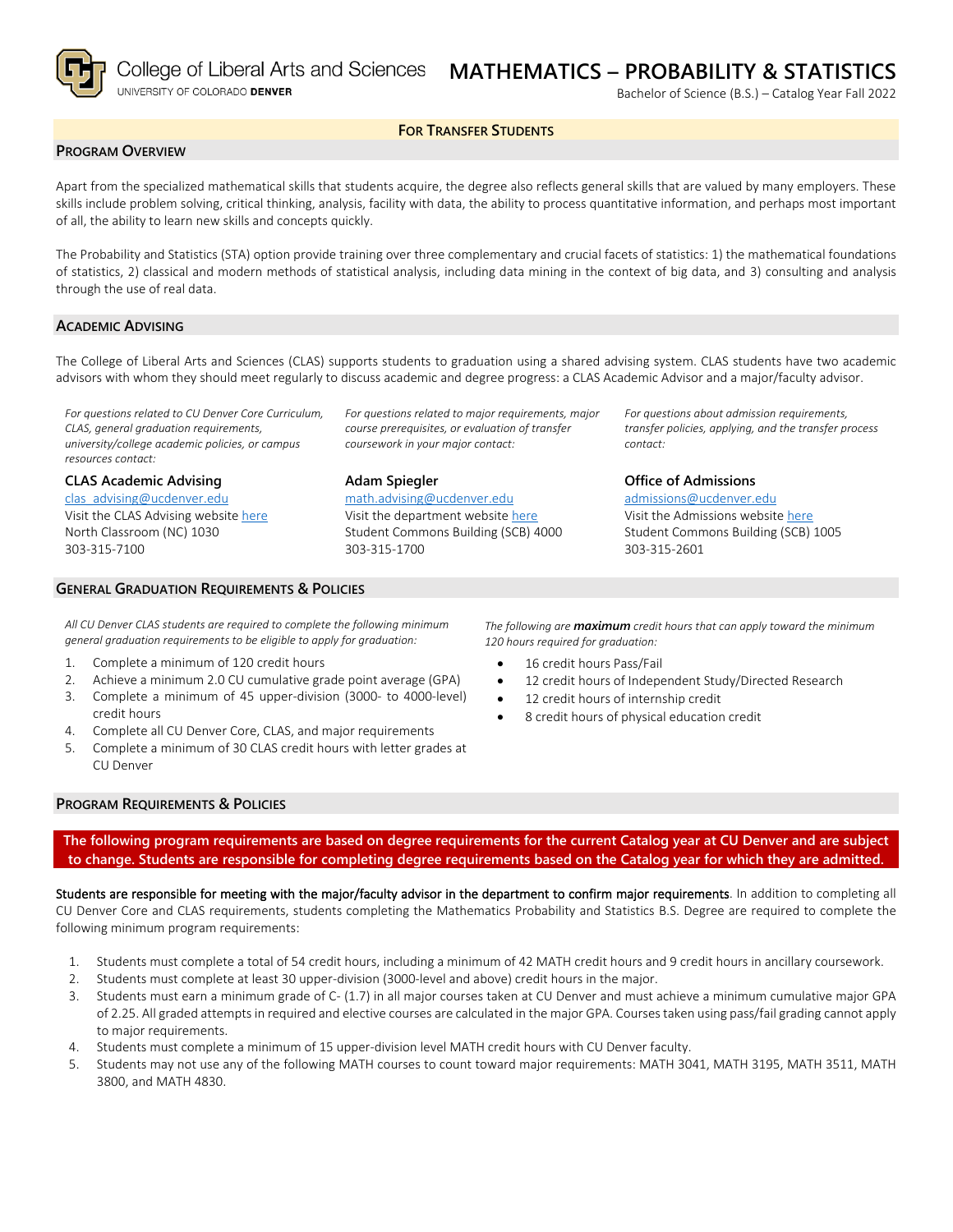

**MATHEMATICS – PROBABILITY & STATISTICS**

Bachelor of Science (B.S.) – Catalog Year Fall 2022

## **FOR TRANSFER STUDENTS**

## **COURSEWORK THAT CAN BE COMPLETED AT PREVIOUS INSTITUTION**

The following is a "bucket" of requirements students can complete prior to transferring to CU Denver, including equivalent Colorado Community College System (CCCS) courses. To determine the equivalencies of courses to be completed at non-CU Denver institutions, students can visit [www.transferology.com](http://www.transferology.com/)**.** It is critical students connect with a CU Denver academic advisor to ensure planned courses will transfer *and* apply to CU Denver degree requirements. All non-CU Denver coursework must be completed with a C- or better to be eligible for transfer.

Students interested in completing an Associate (A.A. or A.S.) Degree or a Colorado Statewide Transfer Articulation Agreement or Degree with [Designation \(DWD\)](https://highered.colorado.gov/transfer-degrees) must work with their community/junior college academic advisor to create an academic plan that accounts for all degree or transfer articulation agreement requirements. Colorado Community College Students may also explore the option to complet[e Reverse Transfer](https://highered.colorado.gov/students/attending-college/colorado-reverse-transfer) at CU Denver.

| <b>CU Denver Requirements</b>                                           | <b>CU Denver</b>            | <b>CCCS Equivalent Courses &amp; Notes</b>                                        |  |
|-------------------------------------------------------------------------|-----------------------------|-----------------------------------------------------------------------------------|--|
| <b>CU Denver Core Curriculum Requirements</b>                           | <b>Credits</b><br>$34 - 40$ |                                                                                   |  |
| ENGL 1020 - Core Composition I                                          | 3                           | <b>ENG 1021</b>                                                                   |  |
| ENGL 2030 - Core Composition II                                         | 3                           | <b>FNG 1022</b>                                                                   |  |
| Mathematics                                                             | $3 - 4$                     | MAT 2410 recommended or GT-MA1                                                    |  |
| Arts                                                                    | 3                           | GT-AH                                                                             |  |
| <b>Humanities</b>                                                       | $\overline{3}$              | GT-AH or GT-HI                                                                    |  |
| <b>Behavioral Sciences</b>                                              | $3 - 4$                     | GT-SS                                                                             |  |
| Social Sciences                                                         | $3 - 4$                     | GT-SS or GT-HI <sup>*</sup>                                                       |  |
| Natural/Physical Science with lab                                       | $4 - 5$                     | GT-SC1                                                                            |  |
|                                                                         |                             | MAT 2420 or GT-SC2 or GT-MA1 (except the course used for Core Math) or GT-        |  |
| Natural/Physical Science without lab or Math                            | $3 - 5$                     | SC <sub>1</sub>                                                                   |  |
| International Perspectives                                              | 3                           | Additional GT-AH, HI, SS* (see note below)                                        |  |
| Cultural Diversity                                                      | 3                           | To be completed at CU Denver. This requirement must be completed with an          |  |
|                                                                         | $15 - 29$                   | upper-division course and CCCS courses will not apply.                            |  |
| <b>CLAS Graduation Requirements</b><br><b>CLAS Communicative Skills</b> | $\overline{3}$              | COM 1150 or PHI 1013                                                              |  |
|                                                                         |                             | (e.g.) SPA 1012 or ASL 1122                                                       |  |
| CLAS Second Language                                                    | $0 - 10$                    | Students have several options to fulfill this requirement. Please consult a CU    |  |
|                                                                         |                             | Denver CLAS Academic Advisor.                                                     |  |
| <b>CLAS Humanities</b>                                                  | 3                           | Any transferrable LIT, HIS, HUM, or PHI course                                    |  |
| CLAS Behavioral Sciences                                                | $3 - 4$                     | Any transferrable ANT, COM, or PSY course (except GT-SC courses)                  |  |
| <b>CLAS Social Sciences</b>                                             | $3 - 4$                     | Any transferrable ECO, ETH, GEO, POS, or SOC course (except GT-SC courses)        |  |
|                                                                         |                             | GT-SC1                                                                            |  |
| CLAS Natural/Physical Science with lab                                  | $3 - 5$                     | If you completed only one science course with a lab for the CU Denver Core        |  |
|                                                                         |                             | Curriculum, this course must have an associated lab.                              |  |
| <b>MATH Major Courses</b>                                               | 12                          |                                                                                   |  |
| MATH 1401 Calculus I                                                    | $\overline{4}$              | MAT 2410                                                                          |  |
|                                                                         |                             | Course can fulfill CU Denver Core Mathematics                                     |  |
| MATH 2411 Calculus II                                                   | 4                           | MAT 2420                                                                          |  |
|                                                                         |                             | Course can fulfill CU Denver Core Mathematics<br>MAT 2430                         |  |
| MATH 2421 Calculus III                                                  | $\overline{4}$              | Course can fulfill CU Denver Core Mathematics                                     |  |
|                                                                         |                             |                                                                                   |  |
| Minimum Applicable Transfer Credits                                     |                             | Students completing less than 60 applicable transfer credits will have additional |  |
| Recommended:                                                            | 60                          | credits to complete at CU Denver. Students needing general elective credits       |  |
|                                                                         |                             | should consult a CU Denver CLAS Academic Advisor.                                 |  |

*\**The applicability of Guaranteed Transfer (GT Pathways) courses to specific CU Denver Core Curriculum requirements requires completion of a block of five courses: two GT-AH courses; one GT-HI course; one GT-SS course; and one additional GT-AH, GT-HI, or GT-SS course.